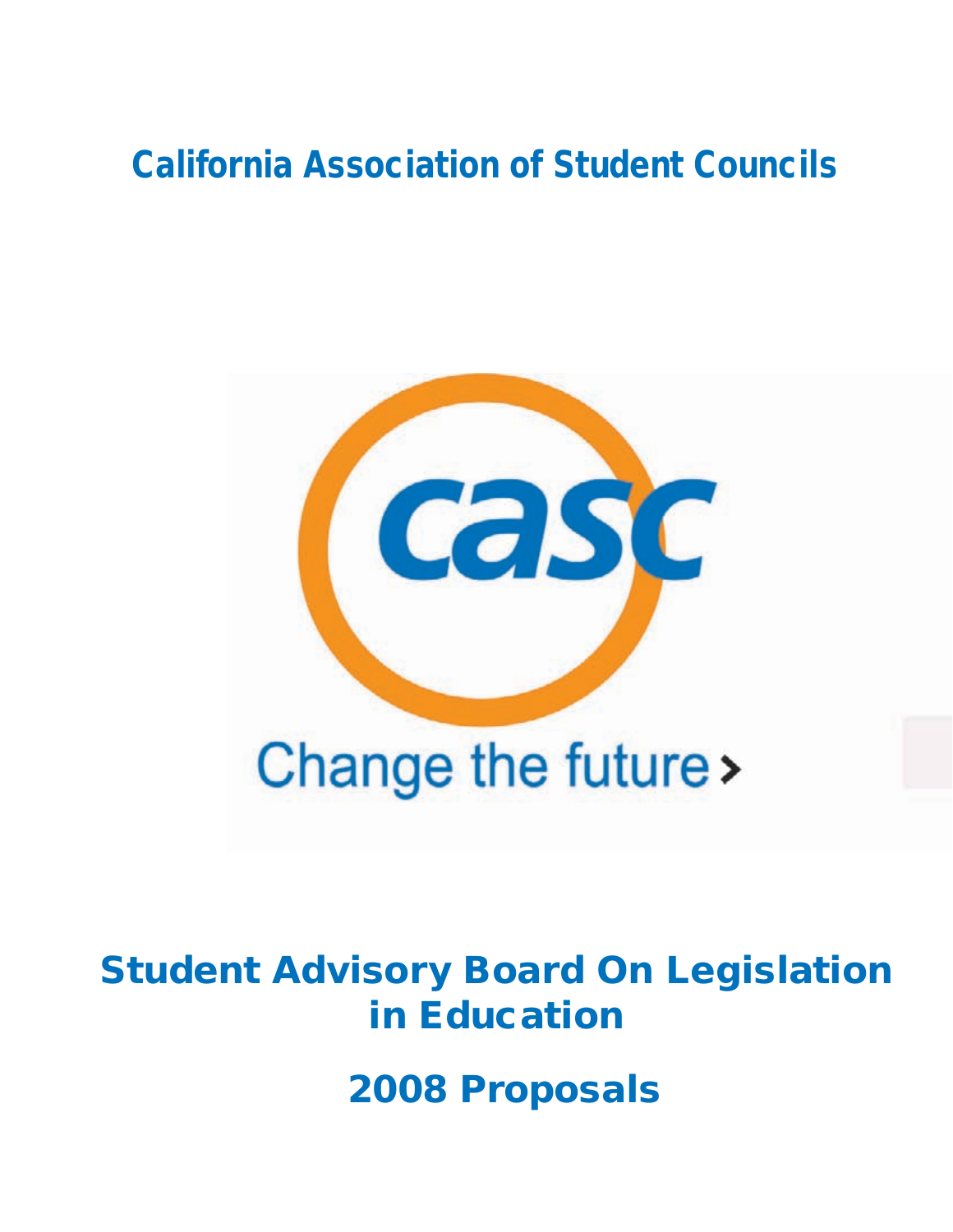# **STUDENT ADVISORY BOARD ON LEGISLATION IN EDUCATION (SABLE)**  2008 PROPOSALS TABLE OF CONTENTS

*For more information on these proposals and the Student Advisory Board on Legislation in Education, contact the California Association of Students Councils at:*  1212 Preservation Parkway Oakland, CA 94612 Phone: 510-834-2272 Fax: 510-834-2275 www.casc.net CASCmail@aol.com

*For further questions and inquiries on the present status of the proposals, contact:*  Aaron Feuer Education Policy/SABE Director Aaron.Feuer@casc.net Lange Luntao Governmental Affairs Policy Director Lange.Luntao@casc.net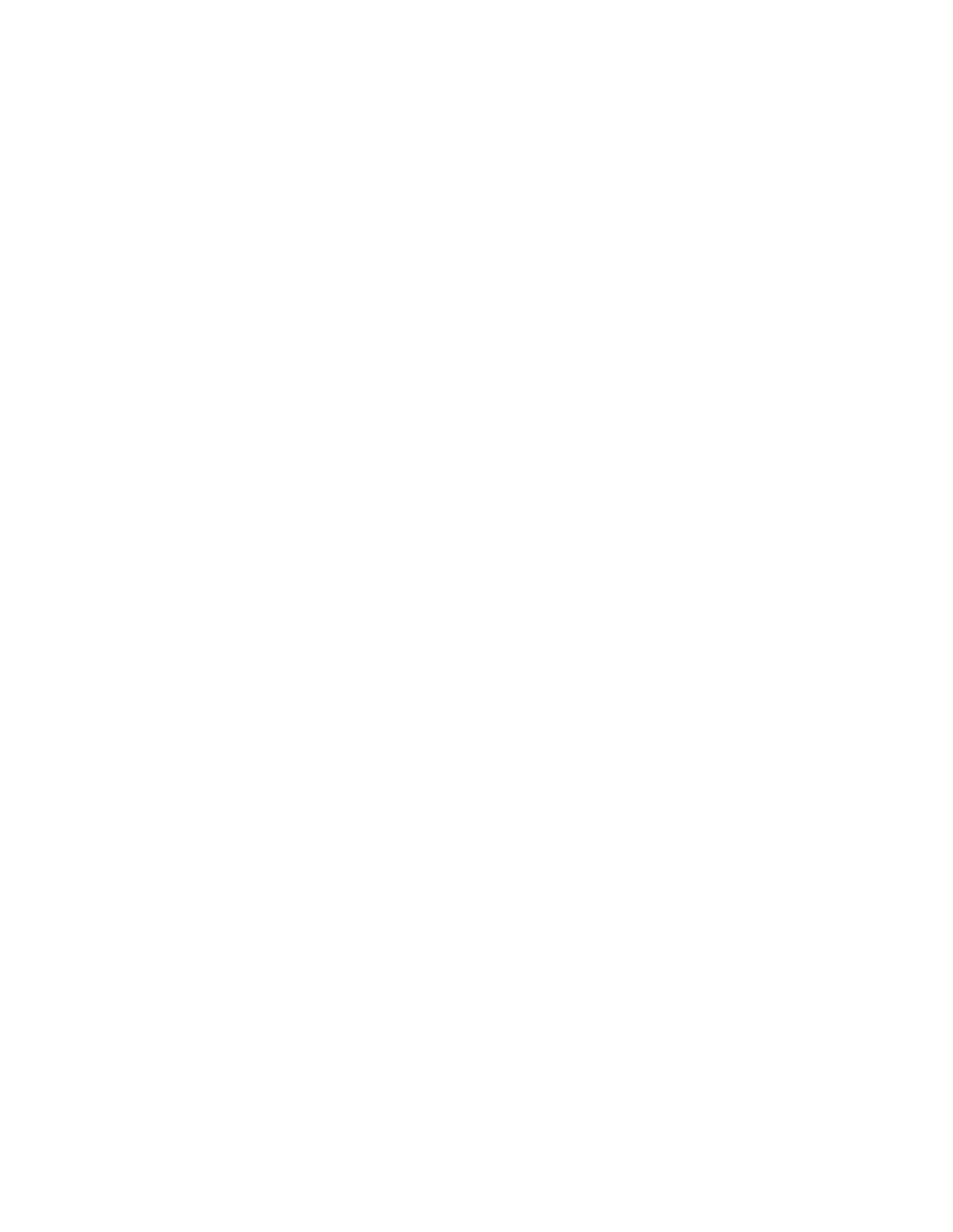# **COMMENDATIONS**

The Student Advisory Board on Legislation in Education, a program of the California Association of Student Councils, would like to extend the following commendations:

The Student Advisory Board on Legislation in Education commends the Senate and Assembly Education Committees for their continued support of youth participation and interaction with policymakers and their ongoing willingness to implement student-based legislation.

The Student Advisory Board on Legislation in Education commends Senator Jack Scott, Chair of the Senate Education Committee, and Assembly Member Gene Mullin, Chair of the Assembly Education Committee, for their superb leadership in educational matters and policy within the California state legislature.

The Student Advisory Board on Legislation in Education commends James Wilson, the Chief Consultant to the Senate Education Committee, for his involvement and support of the Student Advisory Board and his continued willingness to coordinate these empowering meetings each year.

The Student Advisory Board on Legislation in Education commends Gerry Shelton, the Chief Consultant to the Assembly Education Committee, for his involvement and support of the Student Advisory Board and his continued willingness to coordinate these empowering meetings each year.

The Student Advisory Board on Education commends the California State Board of Education for its dedication to enhance the equality of public education in California and its encouragement of student input in decision-making, especially by considering the proposals of the Student Advisory Board in November.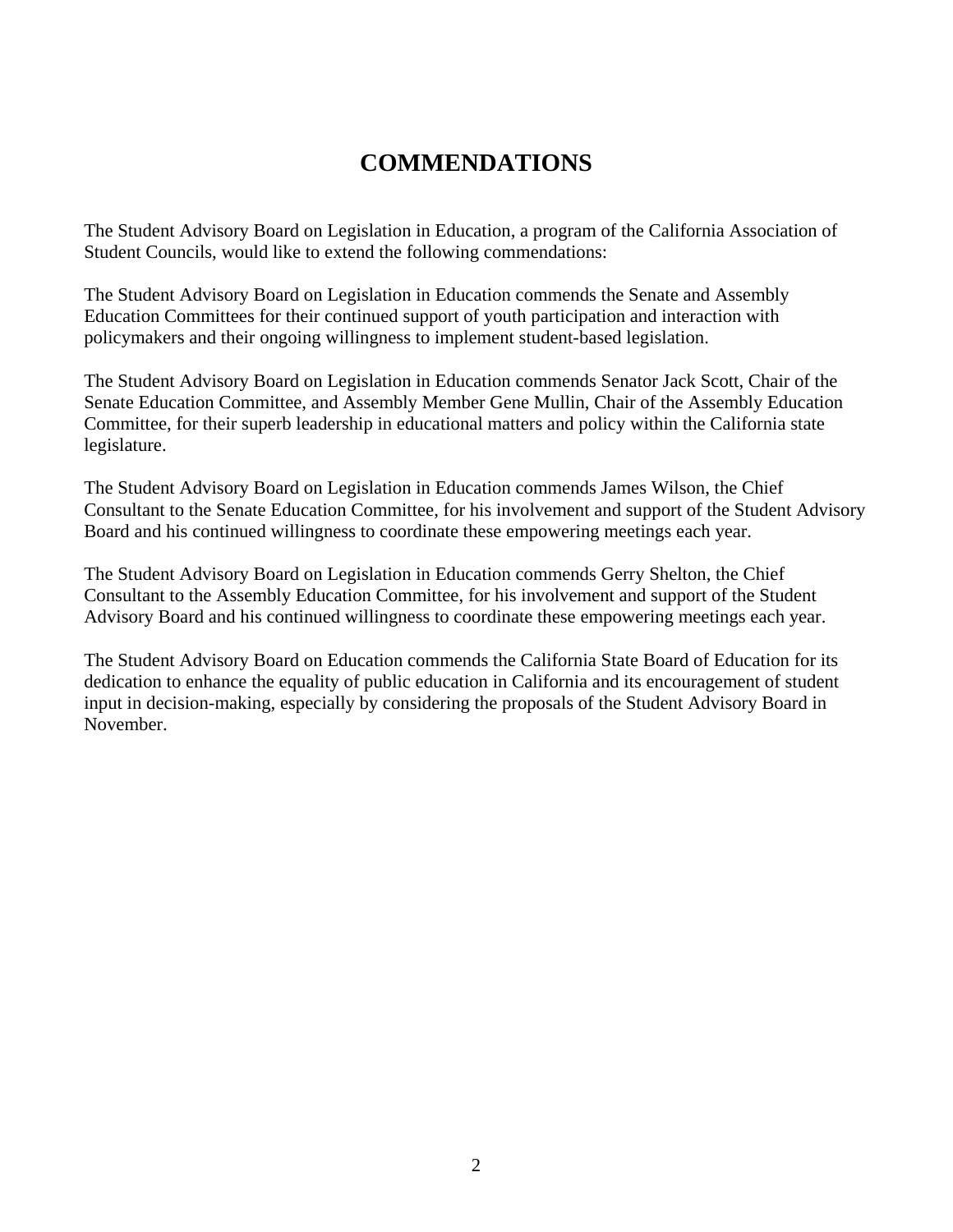

# **Assessment of Accredited Teachers**

**PRESENTERS:** Jennifer Guan, Gunn High School, Palo Alto; Rebekah Hoggan, Piedmont Hills High School, San Jose; Nicolas Jofre, Silverado High School, Victorville **COLLABORATORS:** Cody John Abercrombie, Delta Charter High School, Tracy; Liora Simozar, Beverly Hills High School, Beverly Hills **FACILITATOR:** Aaron Feuer, North Hollywood High School, Los Angeles

# **OUR VISION FOR CALIFORNIA EDUCATION:**

All teachers have mastery over their respective subjects and teach with innovative and unique methods, thus allowing students to master the subjects being taught. Teachers care about their students' success on a personal level and strive to inspire students to reach their fullest potential. Pure passion motivates all teachers to promote student engagement in learning. Teachers fully embrace the diversity of opinions in the classroom, providing students with support and increasing students' motivation to excel. Teachers employ a range of teaching methods to accommodate diverse learning styles and to make classroom instruction relevant to the real world.

# **AREAS OF FOCUS:**

### *Accountability*

*Actions Recommended:* 

Actively support and encourage the extension of SB 2042 (teacher credentialing)<sup>1</sup> to apply to inservice teachers.

# *Methodology*

### *Actions Recommended:*

- Support extra training in different teaching methodologies for instructors who work in underperforming schools.
- **Encourage in-service teachers to participate in professional development programs about** instructional methods that target all learning styles.
- Support the creation of a "best practices" forum for successful teachers share effective strategies and resources.

# *Student Input*

- Provide opportunities for student input regarding instructional methodology training for teachers.
- Create opportunities for student positions on existing teacher assessment boards (especially for SB 2042 assessments).

<sup>&</sup>lt;sup>1</sup> SB 2042 was adopted and passed by the legislature in 1998 in order to establish a new system for providing teacher preparation in California. The California Commission on Teacher Credentialing was charged with establishing new teacher education curriculum and program standards in response to SB 2042.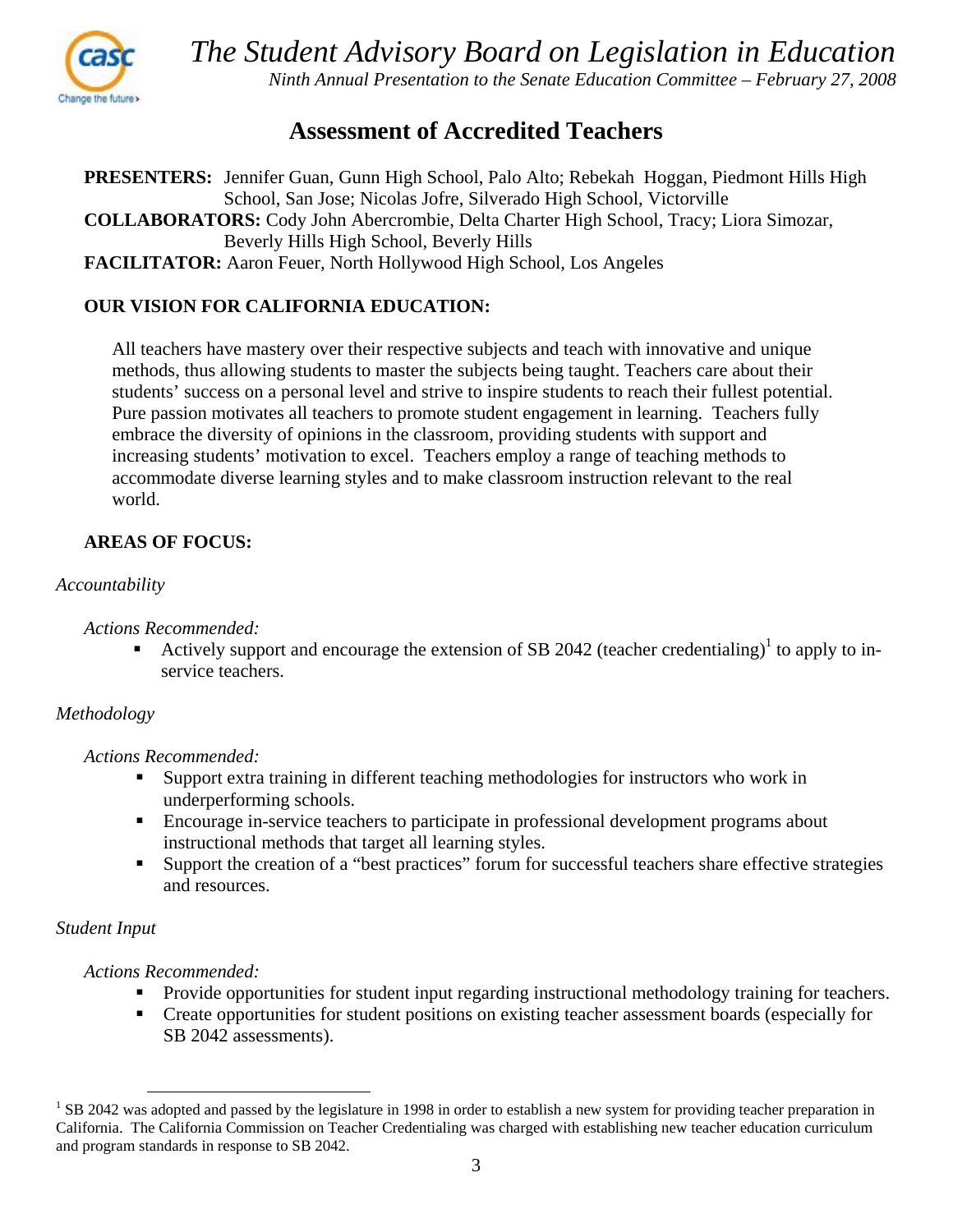### **FISCAL ANALYSIS:**

Efforts to improve teacher quality would entail allocation of funds for professional development, especially for training targeted towards veteran teachers. A best practices network could be maintained at a low cost if resources for teachers were distributed electronically or through paper mailings. Other means of dissemination, including conventions highlighting effective teaching strategies, would incur higher costs. The assessment of in-service teachers using SB 2042 standards would also entail costs. Incorporating student input in this assessment process, however, does not incur any costs.

### **RATIONALE:**

Education drives the development of any individual. Since teachers are vital facilitators of the learning process, effective communication of subject matter is necessary. In our experience, many instructors possess subject matter competency but are unable to communicate this knowledge in ways that encompass different learning styles. We have identified that many students do not reach proficiency because instructors use methods that fail to accommodate individualized styles of learning.

The standards established by SB 2042 for providing feedback to educators currently affect only new teachers. Veteran teachers are not held accountable for their performance and are often not trained in techniques that enable all types of learners to comprehend subject matter. Providing in-service teachers with training in innovative methodology and assessing their performance would facilitate greater student progress.

Since teaching at underprivileged schools poses many challenges for instructors, periodic training and other support are valuable incentives for teachers at these schools.

As primary stakeholders, students should be involved in the assessment process of teachers after they have been credentialed. Students can provide valuable insight to teachers about what techniques are beneficial in the student learning process.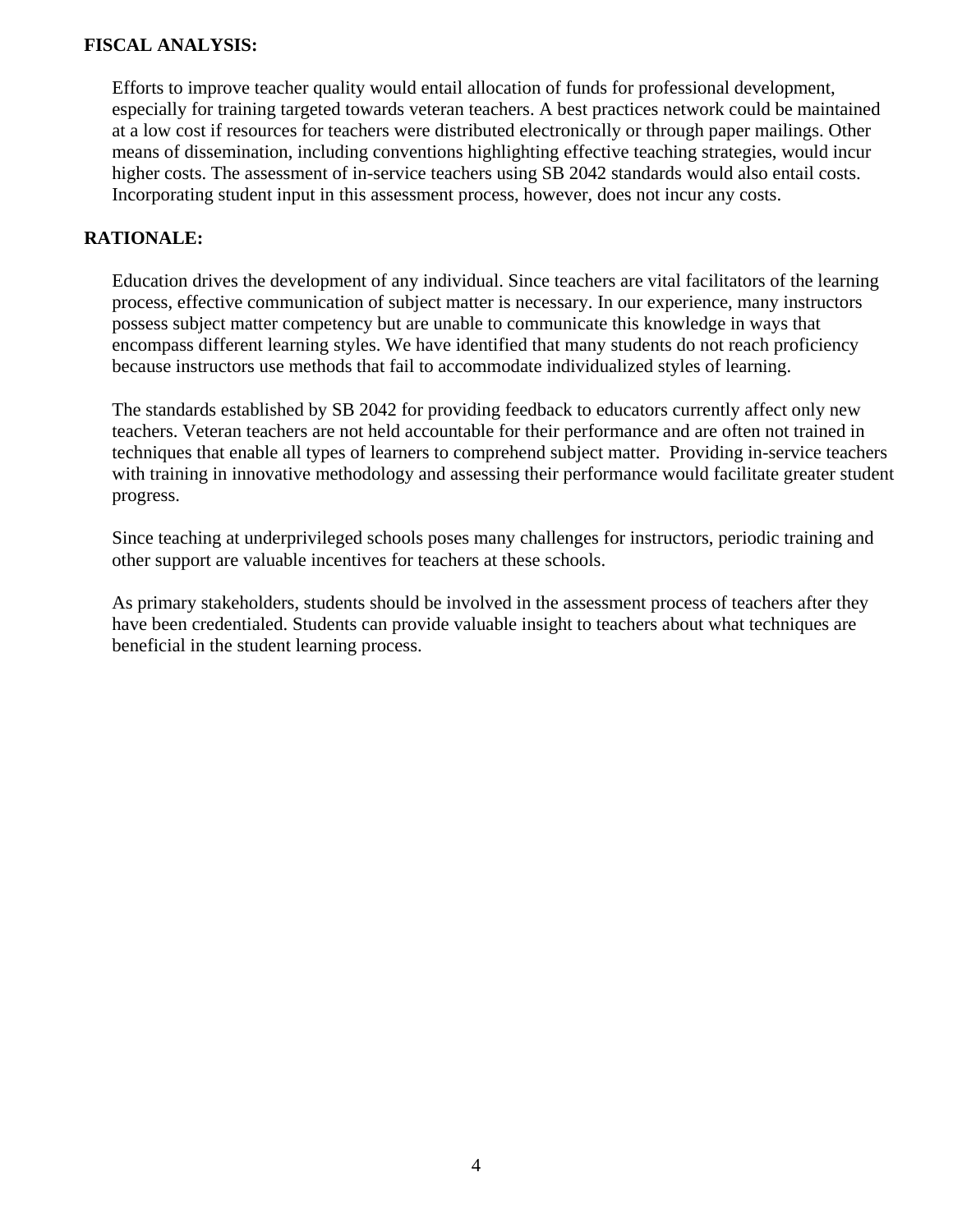

# **Student Motivation**

**PRESENTERS:** Amanda Garland, Excelsior Education Center, Victorville; Jenny Heath, Los Gatos High School, Los Gatos; Christian Sabalburo, North Hollywood High School, Northridge; Stephanie White, Excelsior Education Center, Victorville **FACILITATOR:** Morgan Michaels, Serrano High School, Wrightwood

# **OUR VISION FOR CALIFORNIA EDUCATION:**

Our modern world is comprised of a vast community of students who are all motivated to learn, succeed, and embrace responsibilities to themselves and the world. Every job opportunity in existence is known to students, which allows these students to choose the perfect career that serves their interests. All core classes in middle school and high school include relatable real-lie applications their curriculum, preparing students for adulthood. California students are encouraged to develop a passion for learning and to expand their personal intellectualism by utilizing the vast opportunities that the California education system offers them. Both teachers and students have a zeal for education and as a result, both groups are completely engaged in the learning process. All parents and schools fully support student's endeavors regardless of socioeconomic factors. Students take classes that truly interest them. The students' thirst for knowledge both inside and outside of school allows them to make the most of their education. Most importantly, all students recognize their responsibility to themselves for their education, and take pride in their achievements. The students who constitute our society recognize and apply what they learn to their lives.

# **AREAS OF FOCUS:**

### *Expansion of Peer Mentoring*

*Actions Recommended:* 

- Adopt an after-school and/or day program in which high school students positively influence elementary and middle school students by teaching them management skills, such as projectplanning, goal-setting, and time management.
- Create non-fiscal incentives for student mentors to attract their volunteer work.
- Create a program where high-achieving high school students mentor lower-achieving high school students.

### *Core Curriculum Adaptations to Reinforce Real-Life Applications*

- Incorporate life skills in curriculum of core classes. These skills would include the following:
	- Math- financial literacy
	- English- how to write a resume, interview skills
	- Science- health/nutrition
	- History- current events/ public speaking
- Apply curriculum to relevant careers for example, the concept of parabolas would be emphasized by the teacher to correspond to a career as a firework technician.
- Establish a system for updating life skills curriculum to correspond with modern society.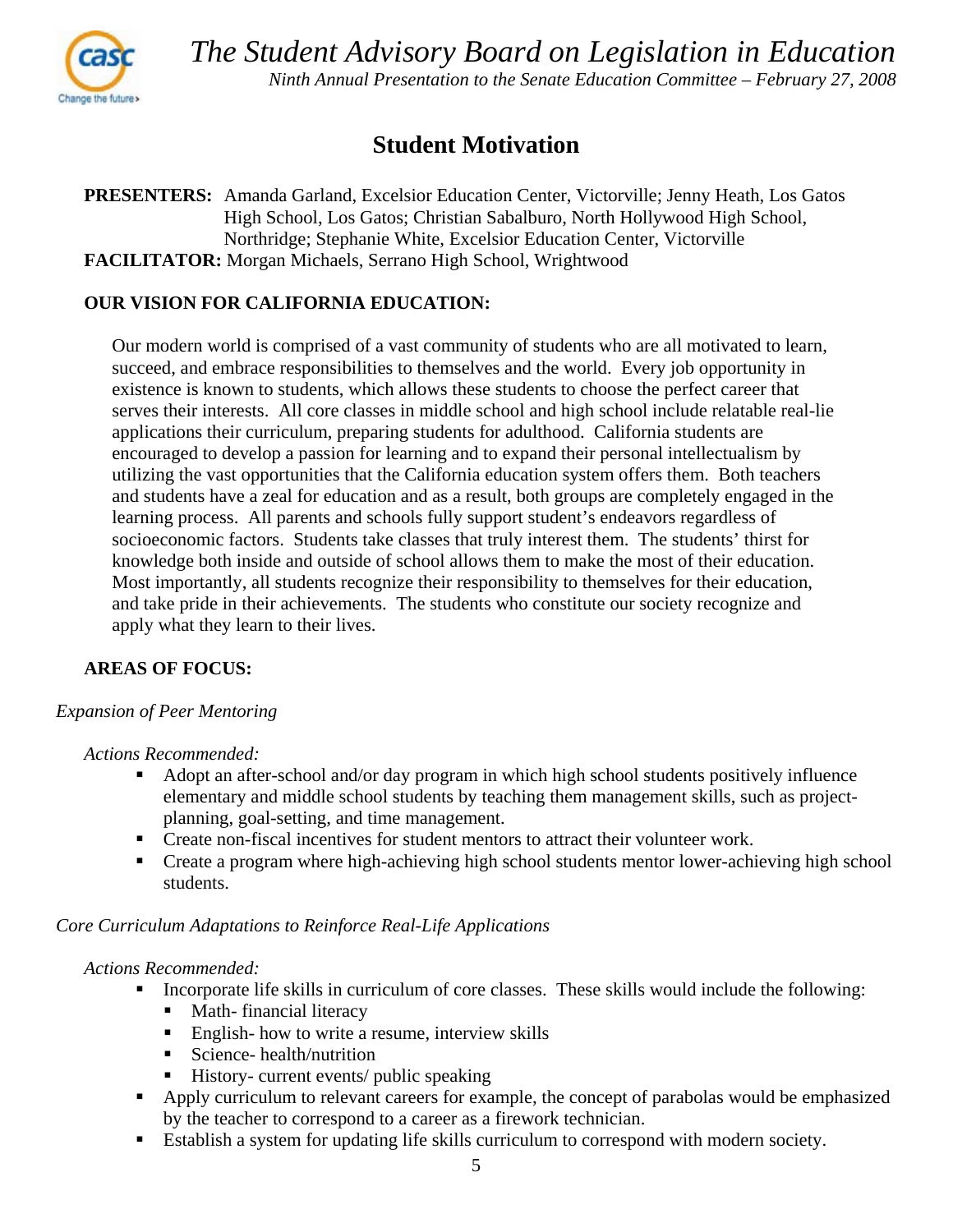### *Actions Recommended:*

Adopt "elective wheels" to give students a chance to explore different career options.

# **FISCAL ANALYSIS:**

Certain costs will be required in order to support aspects of the peer-mentoring program related to program facilitation, supplies, and student training. The time required to incorporate life skills into the curriculum will incur some indirect costs. There will also be costs to establishing a system for updating life skills curriculum. All of these costs will be minimal. Unless elective classes already exist, a moderate amount will need to be provided for establishing new elective classes. Non-monetary incentives for student mentors will cost nothing.

# **RATIONALE:**

This proposal fulfills the purpose of our educational system to adequately prepare students for their future lives. With the ability to relate to their subjects through the peer-mentoring program, students will be more encouraged to go to college and be successful in the community. By incorporating life skills and career specific education into core class curriculum, students will be more prepared with the necessary skills and knowledge to face real life situations. In addition, students will have a longer time to prepare for their futures in terms of their career. By incorporating practical application to curriculum, we are able to engage student interest and give them a better understanding of what they are learning. Students will be given new doors for vocational opportunities that they would not have been aware of otherwise, and they will finally be able to fully grasp information that they learn because they will see how it relates to their futures.

People who goal set are generally more successful in life. The recommendations for this proposal encourage the establishment of the intrinsic motivation necessary for each student in California to sustain an overall purpose in life. With the vocational information that students will learn in their core classes, we are ensuring that every student knows what jobs are available to them, and they can learn their own personal interests and strive for a career that corresponds to those interests. Ultimately, the success of California rests on the drive and motivation of today's students, and it is important that the education they receive encourages that drive.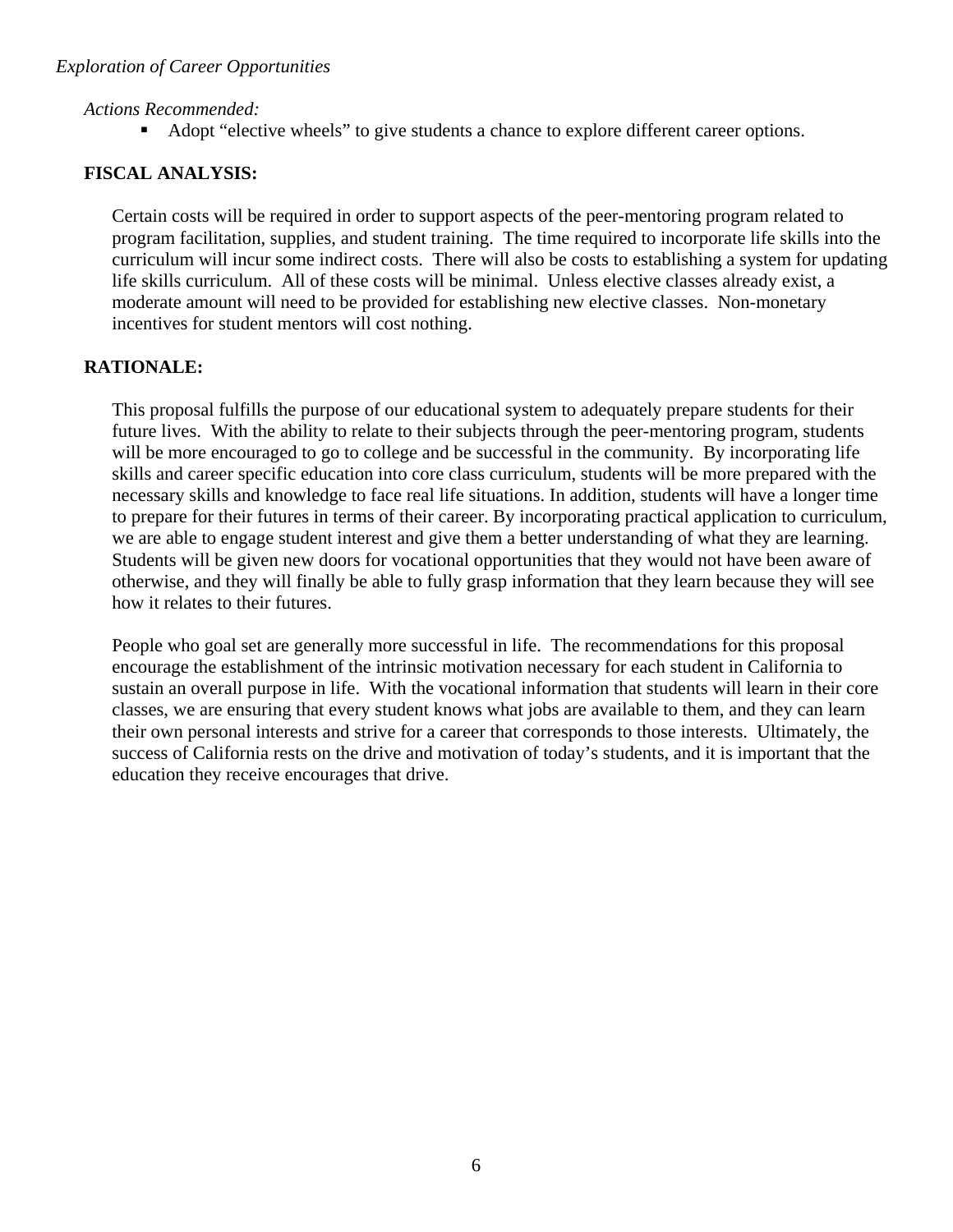

# **College Preparedness**

**PRESENTERS:** Nick Molencupp, Lower Lake High School, Lower Lake; Estella Perez, Genesis Charter High School, Sacramento; Berenice Salas, Genesis Charter High School, Sacramento; Alexandra Teixeira, Esperanza High School, Anaheim **FACILITATOR:** Linda Khamoushian, University of California – Berkeley

# **OUR VISION FOR CALIFORNIA EDUCATION:**

In an ideal state, the entire student population is aware of and prepared for college as well as the work force. Career and life skill classes are incorporated within the A-G requirements. Each student is given equal opportunity and access to these post-secondary institutions. Beginning in middle school, students become aware of the requirements and are able to complete these requirements in high school with the support that they need in order to be successful. To help prepare the student body for post-secondary education, schools promote college prep classes to support the students. Counselors are more available to meet with the students at least once a month to discuss and track their progress and are formally trained in college-prep in order to provide students with the correct information. Any important resource is available to the student for reference. Students enter their senior year of high school prepared for the college admissions process and have fulfilled the necessary course requirements to continue on a post-secondary educational path.

### **AREAS OF FOCUS:**

### *Requirements for Graduation*

### *Actions Recommended:*

- Establish A-G requirements as graduation requirements.
- Incorporate career and life skills into the A-G requirements.
- Require middle/high school academic counselors to track student's progress towards A-G requirements.

### *Post-Secondary Preparation*

*Actions Recommended:* 

**Promote and implement college preparation classes (i.e. AVID/Upward Bound) at all** middle/high schools.

# **FISCAL ANALYSIS:**

Implementing A-G courses will incur costs in some districts. Books, materials, teacher salary, and counselor salary will account for the majority of cost in implementing the A-G programs. However, it is possible to simply reallocate existing resources to support the transition from current district standards to the proposed standards. College preparation classes will need monetary support for teachers and materials, as well.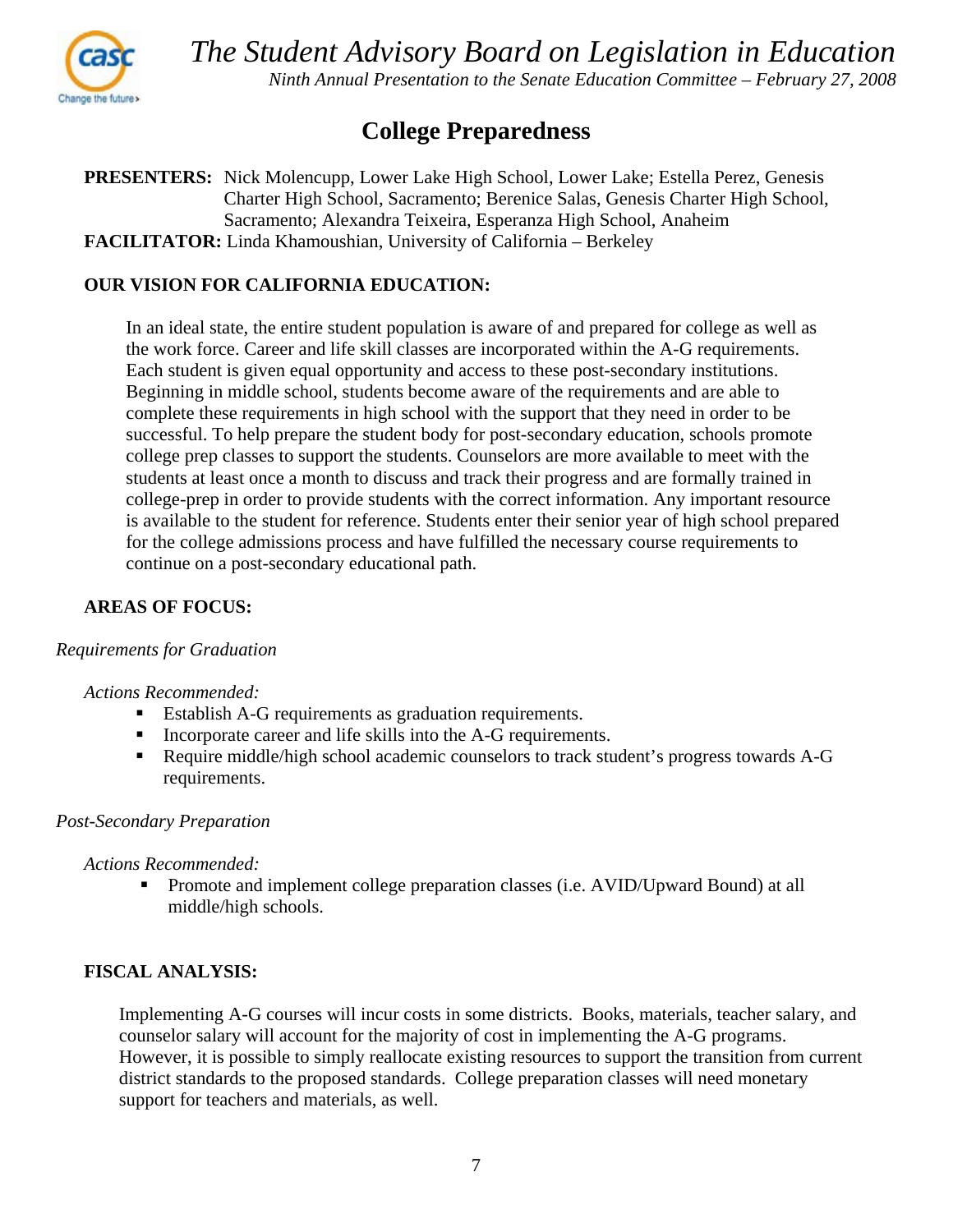### **RATIONALE:**

According to Education Trust-West, an independent nonprofit organization, eighty percent of students plan on attending college but only thirty-four percent of students graduate with the A-G requirements<sup>2</sup> necessary to attend a UC or CSU. This startling percentage is a reality because of student's lack of awareness and lack of access to A-G. Some schools in California do not even offer all of the A-G requirements. This means that students eager to attend a UC or CSU can be made forego their ability to attend. California's students should have the option to attend the public universities within their home state. The state should consider it their duty to cultivate their young citizens into productive, educated members of our society. By enabling students to be successful in our own state, we will be able to retain and develop talented, native Californians.

Some people may think that implementing the A-G requirements is not feasible because the standards are too rigorous, districts will be resistant to change, and that the costs incurred will be too great. However, there is presently a district within our state that has implemented these standards successfully. In the San Jose Unified School District, A-G requirements have been implemented as graduation requirements. As a result, the district has reached a new level of learning—attaining higher accomplishments. According to Don Iglesias, Superintendent of the San Jose Unified School District<sup>3</sup>, students are able to complete the required courses in half the time it takes the rest of the state. It has raised the academic performance, as seen in their Annual Performance Index (API) score, and has helped to foster a "college-going culture." Los Angeles Unified School District is currently undergoing the same transformation as the San Jose district and is hoping to reach the same achievements. Its effectiveness in one district has prompted another district to adopt the A-G requirements as the graduation requirements, and proves that success is attainable.

We recognize that not all students wish to attend college; however, the skills acquired through these courses will benefit the student and are useful in many areas of the workforce. It is also important to recognize that not all students are clear on their plans for college during their early years of high school. Bear in mind, these are 14-15 year old adolescents who are often unsure of their future plans, as should be expected. Some students think that they do not want to attend college and then change their mind later on in their high school career. Unfortunately, it is often too late for them to complete the courses necessary at this point. We need to address this problem and change the system so that four year college is always an option.

 <sup>2</sup> The Education Trust-West. "The A-G Curriculum: College-Prep? Work-Prep? Life-Prep?" Spring 2004.

<sup>&</sup>lt;sup>3</sup> Iglesias, Don; Superintendent of San Jose Unified School District. "Superintendent's Letter," 2007.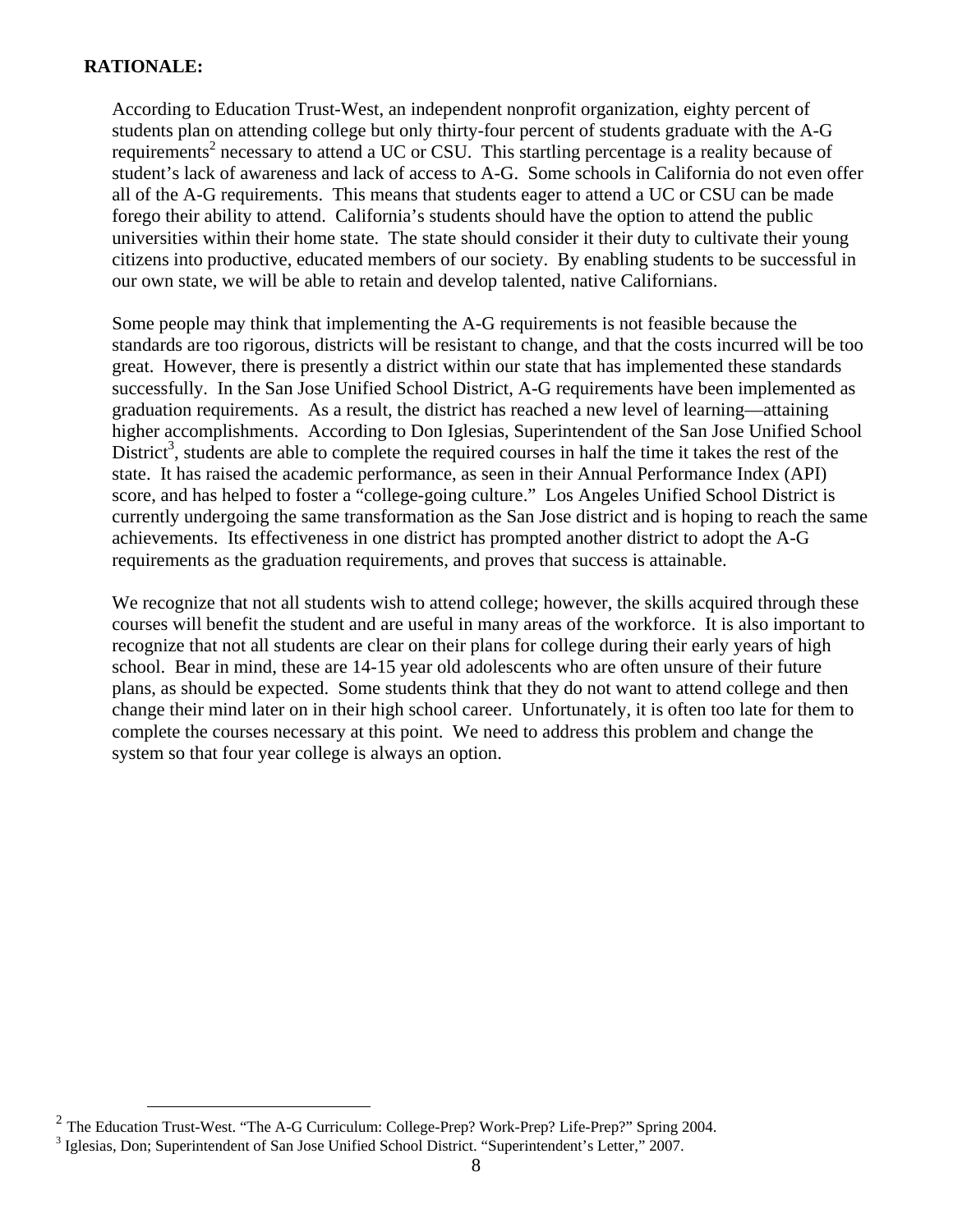

# **Environmentalism in Schools**

**PRESENTERS:** Cody John Abercrombie, Delta Charter High School, Tracy; Liora Simozar, Beverly Hills High School, Beverly Hills

**COLLABORATORS:** Jennifer Guan, Gunn High School; Rebekah Hoggan, Piedmont Hills High School; Nicholas Jofre, Silverado High School

**FACILITATOR:** Aaron Feuer, North Hollywood High School, Los Angeles

# **OUR VISION FOR CALIFORNIA EDUCATION:**

California schools are models for school districts nationwide and worldwide, and serve as a foundation for environmental awareness throughout the state. As the California population-atlarge is aware of environmental problems, citizens practice "green" lifestyles. California schools recycle and compost all used materials. Students understand how to implement environmentally sound practices. All schools exhibit "green" infrastructure and operate using sustainable, renewable energy sources. The effective learning environment created by clean and healthy school campuses promotes the academic success of students. Environmentally-friendly campuses support the health and well-being of all students.

# **AREAS OF FOCUS:**

### *Curriculum Additions*

### *Actions Recommended:*

- Continue to support the incorporation of environmental curriculum into science and health classes (c.f. Education and the Environment Initiative<sup>4</sup>).
- *" Green" supply purchasing*

### *Actions recommended*:

**Provide incentives and information about the benefits of purchasing biodegradable or recyclable** materials.

### *Infrastructure and facility standards*

- Strongly encourage that schools follow the green building standards established by the Collaborative for High Performing Schools<sup>5</sup>.
- Support the beautification of school campuses through the addition of low-maintenance, native plant life.

<sup>&</sup>lt;sup>4</sup> The Education and the Environment Initiative (established pursuant to AB 1548 (Pavley) and AB 1721 (Pavley) provides for the development of a unified education strategy to bring education about the environment into California's primary and secondary schools (http://www.calepa.ca.gov/Education/EEI

<sup>5</sup> The Collaborative for High Performing Schools (CHPS) oversees the nation's first green building rating program especially designed for K-12 schools. The CHPS criteria provide a comprehensive system of environmentally responsible benchmarks for schools. (http://www.chps.net/overview/index.htm)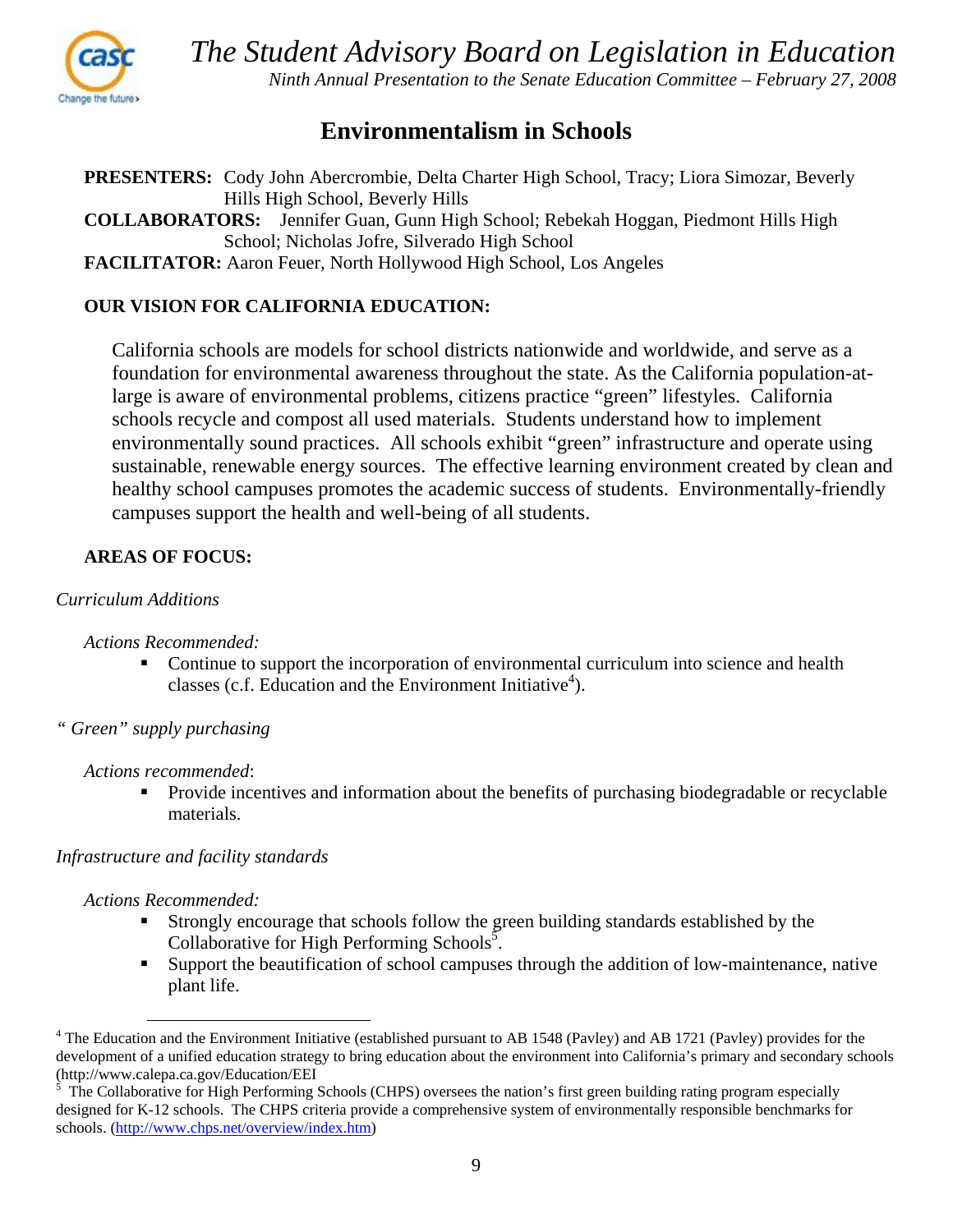*Action Recommended:* 

- Strongly encourage the creation and support of on-campus recycling and compost programs.
- Support the initiation of a statewide campaign to encourage students to adopt environmentallysound practices.

# **FISCAL ANALYSIS:**

Incorporating environmental curriculum into classroom instruction would draw from funding that has already been allocated for the Education and the Environment Initiative. The development of "green" infrastructure according to the criteria established by the Collaborative for High Performing Schools would entail building costs that would be offset by reduced operating costs. Implementing environmentally friendly practices at schools would also incur costs associated with creating and maintaining recycling and compost programs, purchasing biodegradable materials and recyclables for school use, and employing renewable energy sources to power school facilities. Digital, paper, and in-person efforts to encourage environmentally friendly practices would incur development and distribution costs. However, schools that utilize renewable energy sources will benefit from reduced energy bills.

# **RATIONALE:**

Since schools mold students into functional citizens, schools should provide students with all of the tools necessary to lead environmentally responsible lives. Without education about the consequences of ignoring environmental issues, students will not be motivated to protect the environment in which they will spend the rest of their lives. If schools embrace "green" infrastructure and adopt environmentally friendly practices students will be motivated to incorporate environmentalism into their everyday lives. By eliminating the high volume of waste produced by schools, schools will reduce pollution in the environment. Studies have also shown that environmentally-friendly campuses promote higher academic achievement and fewer health problems<sup>6</sup>. Schools with less air pollution reduce the risk of asthma attacks, spread of disease, exposure to toxic substances, and other air-borne allergies. Since green campuses create positive learning environments, students who attend "green" schools will exhibit higher academic achievement and be more productive in class.

<sup>&</sup>lt;sup>6</sup> State Education and Environment Roundtable (SEER). 2000. California Student Assessment Project: The Effects of Environmentbased Education on Student Achievement. San Diego, CAL SEER.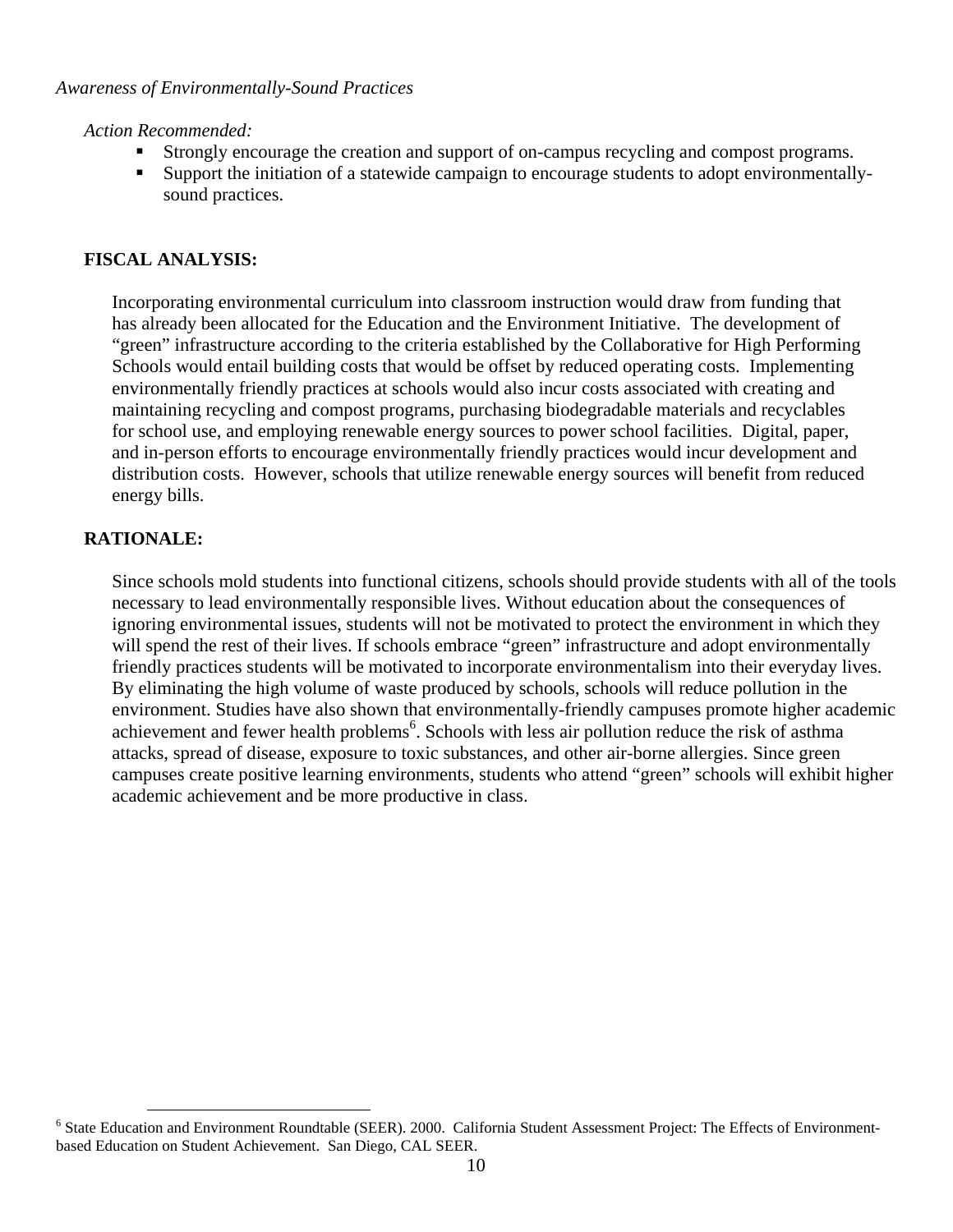

# **Student Engagement in Standardized Testing**

**PRESENTERS:** Evan Reid, Excelsior Education Center, Victorville; Caitlin Rose, Esperanza High School, Anaheim; Dana Roth, Red Bluff High School, Red Bluff; Dylan Sampsel, Excelsior Education Center, Victorville **FACILITATOR:** Linda Khamoushian, University of California - Berkeley

# **OUR VISION FOR CALIFORNIA EDUCATION:**

In our perfect education system, all students score exceptionally well on the STAR standardized tests because students fully understand the standards. Students are motivated to perform at their highest potential and care deeply about the results of the test. High student achievement on standardized tests is directly reflected in overall school performance and accountability because each school in California receives high marks on their Academic Performing Index (API). Students are fully prepared by teachers and extra test preparation is accessible and abundant to all students. Tests are written and proctored efficiently so that students remain focused throughout the test, which ensures that scores accurately represent student knowledge. Finally, students succeed in post-secondary education and careers because standardized tests are based on a curriculum that focuses on life skills as well as academic knowledge.

# **AREAS OF FOCUS:**

### *Student Motivation for Improvement on Standardized Testing*

- Create a non-monetary rewards system—such as seals on students' high school diplomas—to encourage students to further succeed in standardized testing.
- Base this recognition program on the averaging of each student's subject category scores into one cumulative score, allowing for improvement achieved.

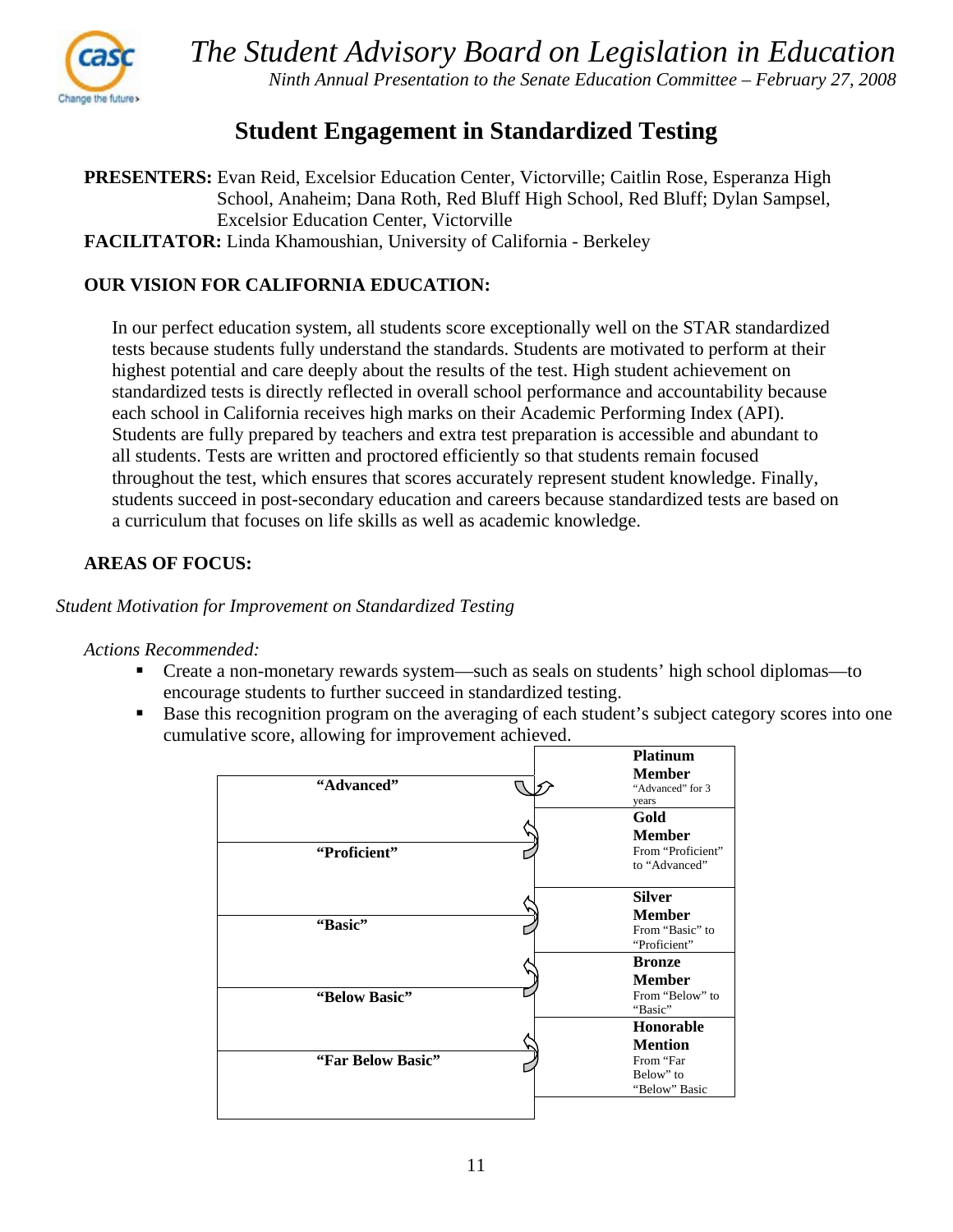*Actions Recommended:* 

- **Implement a Standardized Testing Advisory Council (STAC) to evaluate the design and** administration of the test. This will comprise of the following members:
	- A representative from the Education Testing Service (ETS)
	- A representative from the Department of Standards and Assessments
	- A member of the State Board of Education
	- A member from a PTA/PTSA organization in the state of California
	- A layperson (preferably a parent)
	- **An administrator**
	- A counselor
	- Four Teachers (union members): One BCLAD certified teacher

One teacher from the High School level (grades 9-11) One teacher from the Middle School level (grades 6-8) ■ Two Students: One student from a Distinguished School One student from a school with an API Score below the  $50<sup>th</sup>$  percentile Student members are appointed their junior and serve their senior year

One BTSA certified teacher

# **FISCAL ANALYSIS:**

Our proposal will be equipped with a minimal fiscal burden on the state's budget. The only cost incurred would include the tallying and distribution of appropriate seals to their respective districts. With the further implementation of the Standardized Testing Advisory Council (STAC), additional expenditures regarding the compensation of travel, of room and board, along with any additional expenses for the thirteen members should be considered.

# **RATIONALE**:

Currently, California's students do not feel obligated to perform well on STAR tests due to the fact that they don't recognize how it affects them. The API score is used to grade schools on the rigor of their curriculums, and universities use this score as a measurement to compare one student's grade point average to another's. This provides a way to make the California UC and CSU admissions process as fair as possible. However, students recognize that this is a collaborative effort and are discouraged by the fact that others may not contribute comparable effort. If a system were set in place that directly, individually, and personally gave incentive for students to do well by providing an opportunity for recognition by the state, students will excel.

The education system is a pivotal aspect of our daily lives because it furthers knowledge, which is important for developing well-rounded individuals. Standardized tests should efficiently and effectively assess the quality of education in California. However, the only way that these tests can serve their entire purpose is by doing this accurately. If pupils have no motivation to perform well on these tests, the results are an incomprehensive representation of their abilities. It is inherently unjust to base the destiny of a school on incomplete evaluations. Incentives will help motivate students to perform to their full potential on standardized tests, and this will more accurately reflect the learning and knowledge of students in California.

Students are the main participants in the standardized testing program in California. We possess valuable insight into the everyday workings of this system. However, our input is not being utilized, and our voice should be heard. Students should have input in the evaluation and design of the California standardized testing system in order to more correctly assess the effectiveness of standardized tests. Thus, we propose the Standardized Testing Advisory Council, which incorporates all those affected by the testing system, and remedies the previous detriment incurred by standardized testing.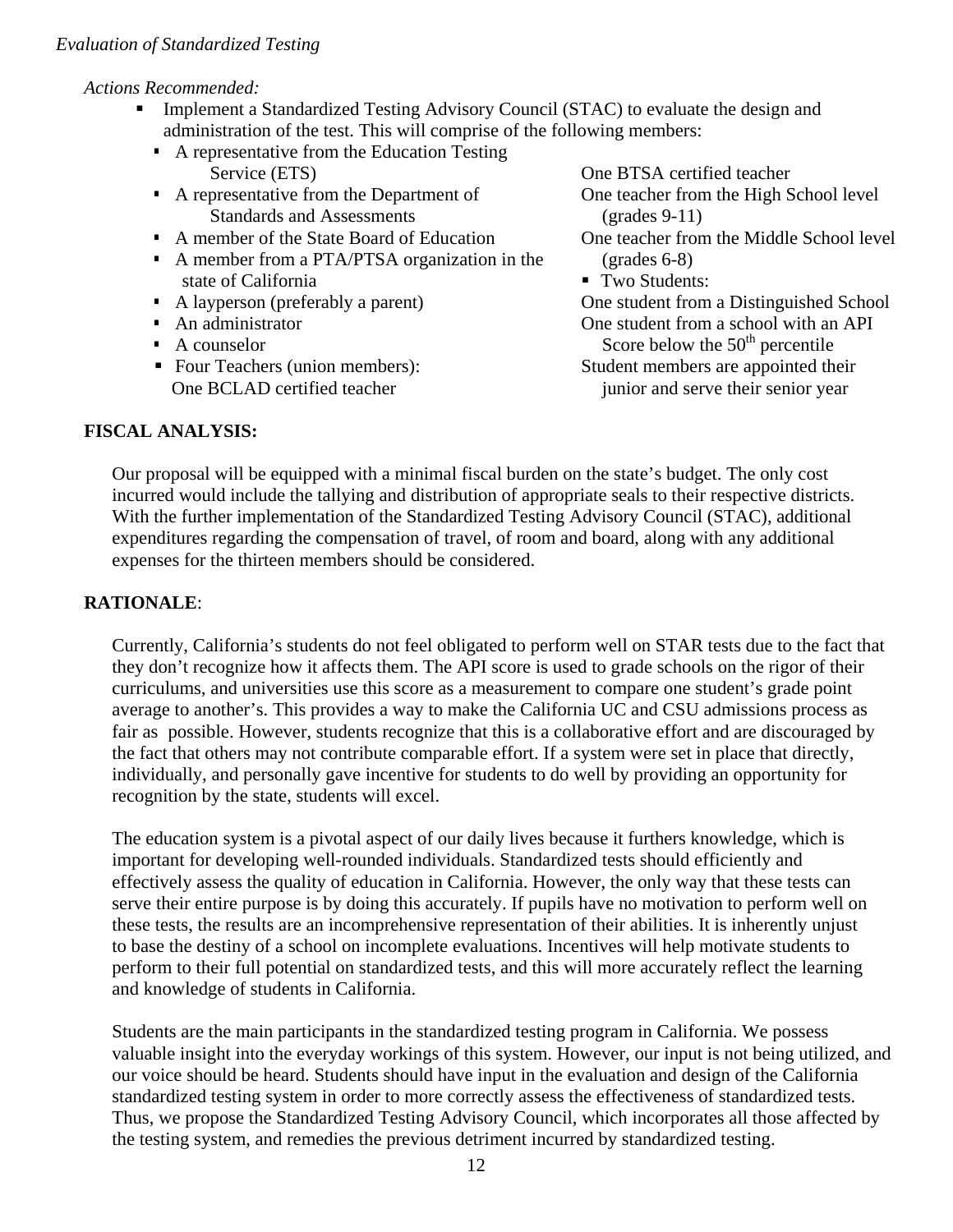

# **Drug/Alcohol Prevention and Intervention**

**PRESENTERS:** Wyatt Frei, Tamalpais High School, Mill Valley; Gavin Front, Sir Francis Drake High School, San Anselmo; Jose Galvan, Genesis Charter, Sacramento; Shandell Jordan, Serrano High, Phelan; Vanessa Madrid, Galt High School, Galt; Leticia Mendiola, Genesis Charter, Sacramento; Kayla Myrick, Lower Lake High School, Lower Lake

**FACILITATOR:** Tiffany Cheng, University of Southern California, Los Angeles

# **OUR VISION FOR CALIFORNIA EDUCATION:**

The educational system fosters support for a drug and alcohol free lifestyle, as well as takes the lead in educating the public on the negative consequences of drug and alcohol use. School campuses are 100% drug and alcohol free safe havens that offer prevention and intervention programs for the community. Every student is fully aware of the consequences, implications, and ramifications of drug and alcohol use and makes positive, informed decisions accordingly. Schools provide such a wide variety of healthy alternatives to drug/alcohol that drinking and drug use is unnecessary for personal fulfillment. Every student comes to school with a clear mind, allowing them to focus academically and academic performance is enhanced. Ultimately, all consequences of drug and alcohol use—including disease and death—are no longer part of society.

# **AREAS OF FOCUS:**

### *Support systems for students on school campuses*

### *Actions Recommended:*

- Create new and expand existing peer-driven student support systems and encourage districts to adopt such systems.
	- Use existing student governments, Associated Student Body (ASB) members, and student council members to establish such support systems where needed.
- **Ensure that every school provides emotional support systems on campus for students dealing with** drug and alcohol issues.
- **Provide each school with at least one full-time emotional and psychological counselor.**
- Maintain positive relationships between schools and local law enforcement.
	- Mandate the presence of local school resource officers (SROs) on high school campuses, though the time spent on campus would be per a school's demonstrated need.
- **Ensure school-sponsored events have drug and alcohol interventions while respecting the privacy** of students.
	- Encourage school ASBs to form commission to combat drug and alcohol use at school events.
	- Interventions such as purse checks, bag checks, and breathalyzers.

# *After-school programs*

# *Actions Recommended:*

Expand existing target groups for state-funded after school programs to include high school students.